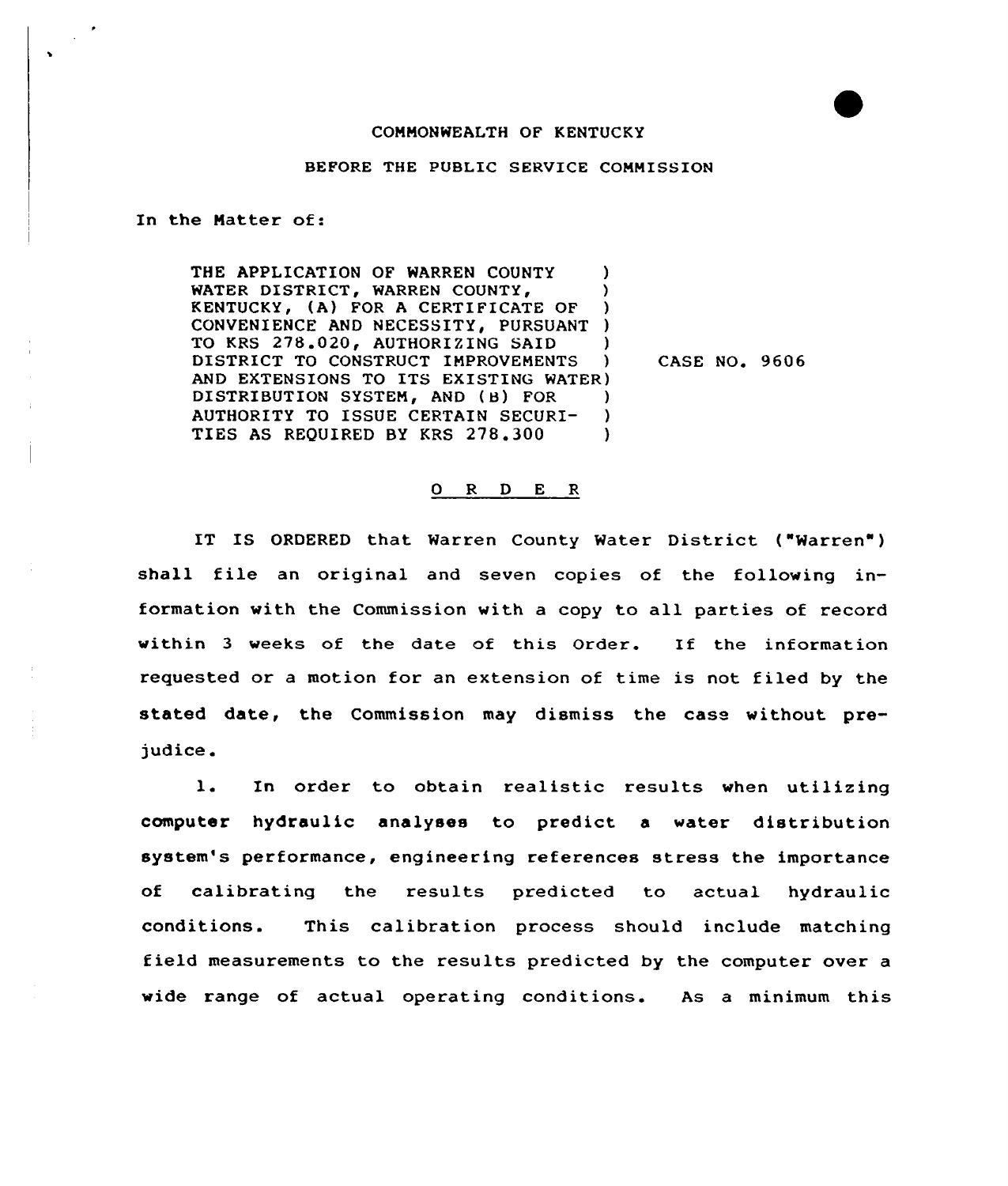should include average and maximum water consumption periods, as well as "fire flow" or very high demand periods.

Information filed earlier in this case briefly outlines the procedures used to verify the computer hydraulic analyses filed in this case. However, no mention of calibration to "fire flow" or very high demand periods is mentioned. If the model was not calibrated to these conditions state why not. Also state what level of confidence can be placed in the present model without this calibration.

2. The computer hydraulic analyses filed in this case are based on "average," "peak" and "slack" demand periods. The average" demand is supposedly a 24-hour average usage; the "peak" demand ranges from <sup>2</sup> to 2.5 times the "average" demand; and the slack" demand is .21 times the "average" demand.

Most engineering references state that instantaneous customer demands can peak at 3 to 15 times the 24-hour average demand. In addition, most engineering references also state that a water distribution system should be designed to meet the maximum hourly demand of its customers.

Base on the above information provide a detailed explanation of why Marren's peak demands do not conform to generally recognized customer usage patterns. The explanation should be documented by actual field measurements. State how the coincidental demands utilized in the computer hydraulic analyses were determined. General engineering references indicate that the coincidental peak demand per customer increases as the number of

 $-2-$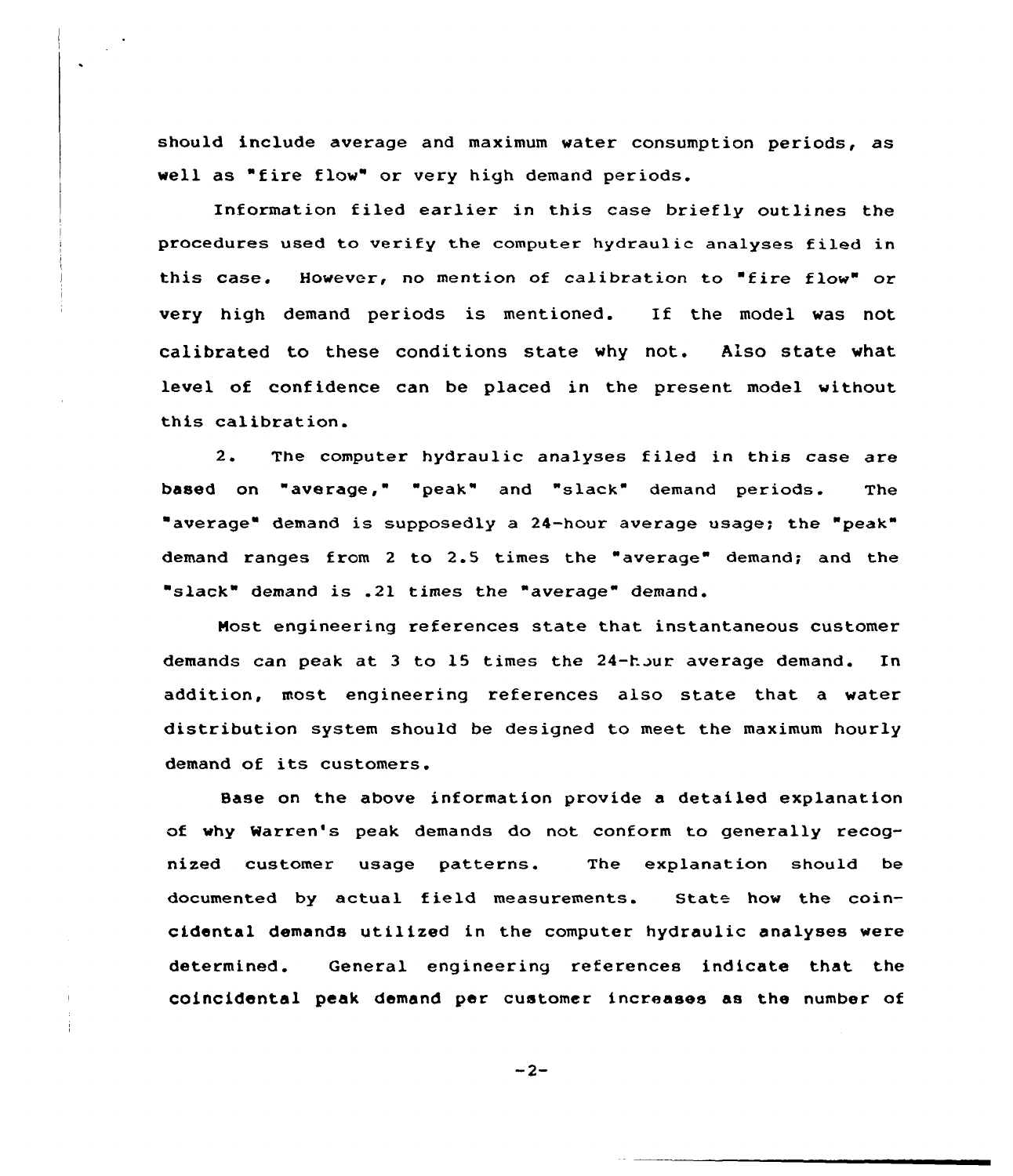customers decreases. State if the difference between the coincidental demands which occur on transmission and large main water lines and the coincidental demands which occur on small diameter deadend water lines was considered in the hydraulic analysis. If not, state why not. Also state exactly what measurements were made of Warren's maximum hourly usage. If the maximum hourly usage was not measured directly, state why it was not.

3. The computer hydraulic analyses filed in this case for the proposed water distribution system indicate that the potential exists for the existing and proposed systems to experience high pressure (more than 150 psig) at Nodes 9, 37, 63, 64, 80, 82, 83, 340, 343, 345, 355, 357, 359, 418, 505, 517, 551, 709, 801, 836 and 894. Pressures at this level are in violation of 807 KAR 5:066, Section 6(l). Provide details of any preventive measures or additional construction Warren intends to perform to protect against this type of occurence. Details should be documented by hydraulic analyses and field measurements.

4. The hydraulic information filed in this case indicates that very little fluctuaticn occurs in the water level in Warren' water storage tanks (i.e. Tanks are either full or several feet below overflow) . Please explain the rationale behind this type of operation.

5. The hydraulic information filed in this case also indicates that several of Warren's pumps operate at or near the right end of their respective pump curves. This type of operation

 $-3-$